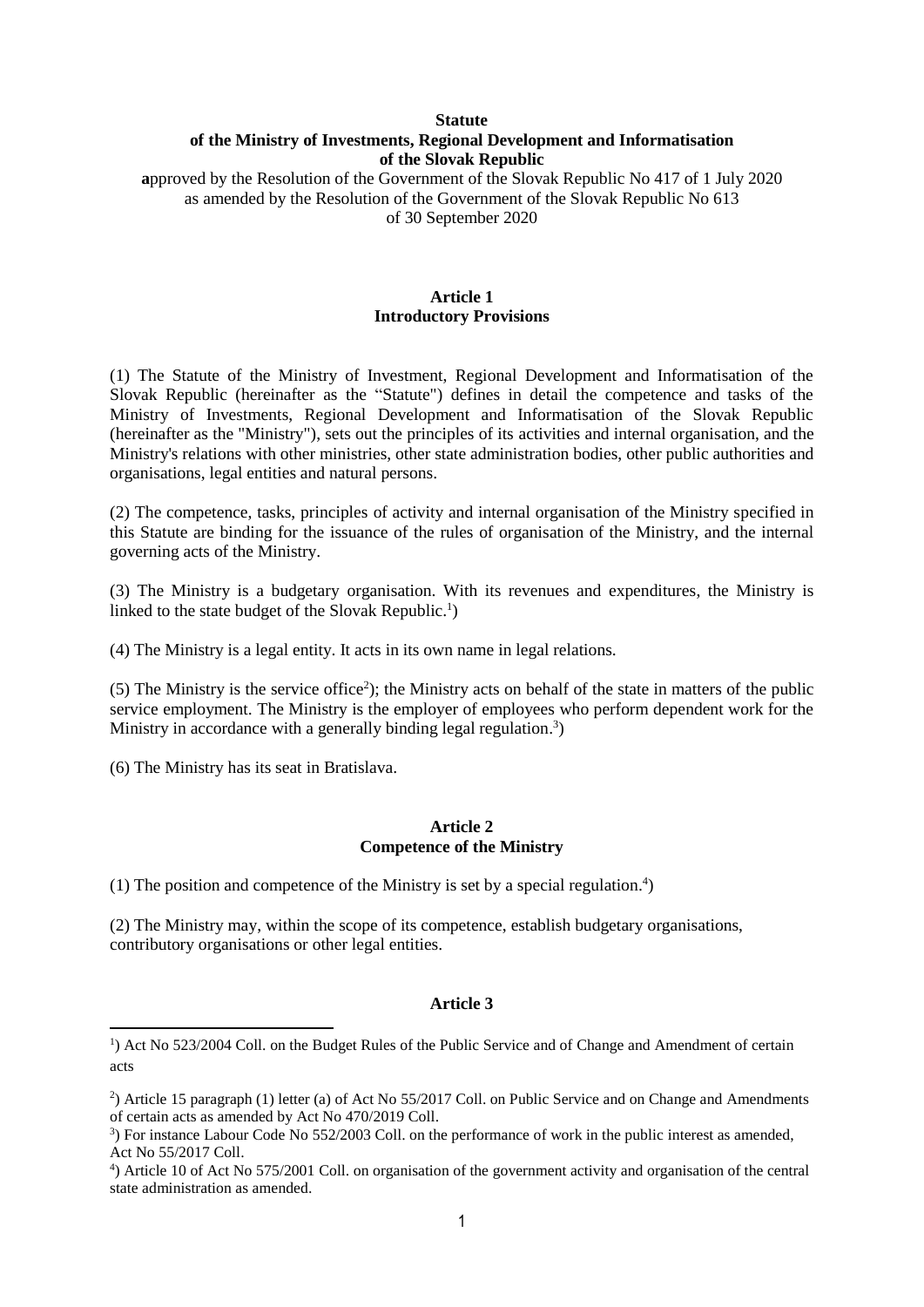#### **Main tasks of the Ministry**

(1) The Ministry as a central body of the state administration performs within its competence the following tasks:

a) in the area of management, coordination and supervision over the use of the European Union funds<sup>5</sup>)

- 1. Acts as the central coordinating body.<sup>6</sup>)
- 2. Coordinates and ensures the preparation and implementation of the main strategic and programming documents of the Slovak Republic in the area of cohesion policy of the European Union (including the Partnership Agreement) and, within the scope of its competence, ensures the negotiation process at the level of the European Union institutions.
- 3. Coordinates the preparation of national positions on legislative proposals of the European Union for cohesion policy, and within its remit, it ensures the negotiation process at the level of the European Union institutions, and prepares legislative proposals in the field of provisions of the European Union funds, with the exception of the European Agricultural Fund for Rural Development.
- 4. Acts as the registry office of the European Groupings of Territorial Cooperation.
- 5. Ensures the preparation process and coordinates the implementation of the Just Transition Fund in the context of the Slovak Republic.
- 6. Perform the role of the managing authority<sup>7</sup>;
- 7. Acts as an intermediary body<sup>8</sup>;
- 8. Performs the role of a national authority;<sup>9</sup>
- 9. Performs the role of a payment unit;  $10$
- 10. Acts as the national contact point and program manager.<sup>11</sup>

b) in the area of investments

**.** 

- 1. Ensures the area of investments in the scope of strategic planning and strategic project management as well as coordination of investment projects and developing the national strategic investment framework in the remit of the Ministry, and national implementation of Agenda 2030.
- 2. Ensures the elaboration of the national strategic investment framework within the competence of the Ministry and the national implementation of the 2030 Agenda.

Regulation of the Government of the Slovak Republic No 247/2016 Coll., which sets out the system of exercising certain powers of the Office of the Deputy Prime Minister of the Slovak Republic for investments and informatisation as amended by the Regulation of the Government of the Slovak Republic No 71/2018 Coll.

<sup>5</sup> ) Resolution of the Government of the Slovak Republic No 329 of 27 May 2020.

Resolution of the Government of the Slovak Republic No 355 of 4 June 2020.

<sup>6</sup> ) Article 6 of Act No 528/2008 Coll. on assistance and support from the European Community Funds, as amended.

Article 6 of Act No 292/2014 Coll. on the contribution provided from the European Structural and Investment Funds, as amended.

<sup>7</sup> Article 7 of Act 528/2008 Coll. as amended, Article 7 of Act 292/2014 Coll. as amended. Resolution of the Government of the Slovak Republic No 355 of 4 June 2020.

<sup>8</sup> Article 8 of Act 528/2008 Coll. as amended. Article 8 of Act 292/2014 Coll. as amended. Resolution of the Government of the Slovak Republic No 355 of 4 June 2020.

<sup>9</sup> Resolution of the Government of the Slovak Republic No 355 of 4 June 2020.

<sup>&</sup>lt;sup>10</sup> Article 11 of Act 528/2008 Coll. as amended. Article 11 of Act 292/2014 Coll.

<sup>&</sup>lt;sup>11</sup> Resolution of the Government of the Slovak Republic No  $355$  of 4 June 2020.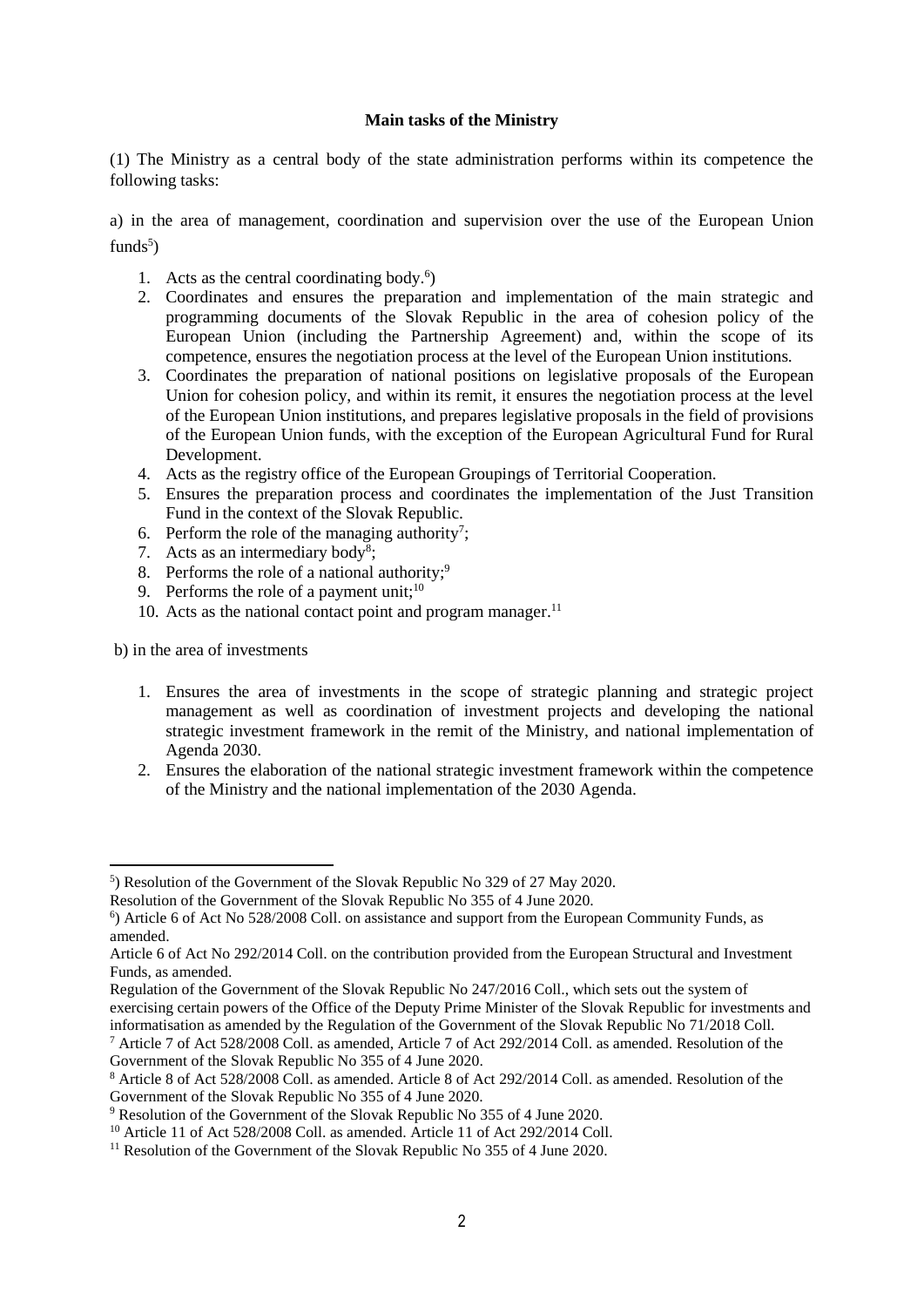- 3. Ensures the coordination of the interests of the Slovak Republic and their promotion abroad in the field of international support of the Slovak innovative potential and the transfer of international knowledge in the field of innovation.
- 4. Manages the area of innovation diplomacy while respecting single management of foreign service and decides on territorial distribution, competence and scope of outputs and services provided to socio-economic partners.
- 5. Examines the compliance of the creation of strategic documents<sup>12</sup>) with methodologies adopted for the creation of such documents, and submits compliance reports to the Government of the Slovak Republic.

c) in the area of regional development

- 1. Ensures the coordination of the preparation of regional development policies with the aim to remove or reduce undesired disparities in the levels of economic, social and territorial development in the regions, ensure a sustainable regional development, improve economic performance and competitiveness of the regions and development of innovation in the regions, and increase employment and living standards of the population in the regions;
- 2. Coordinates the preparation of the national Regional Development Strategy of the Slovak Republic and its implementation; monitors and evaluates its performance, coordinates and issues methodological guidance for the activities of socio-economic partners;
- 3. Provides support for regional development according to a special regulation<sup>13</sup>);
- 4. Adopts measures to support the economic and social development of the less developed territories or territories in transition, and performs tasks in the area of providing support to the least developed districts according to a special regulation<sup>14</sup>);
- 5. Examines the performance of state administration in the field of regional development implemented by district authorities and bodies in the centre of the region;
- 6. Provides support and ensures implementation of measures eligible under the Just Transition Fund to support the economic and social development of the territories affected by the transition.
- 7. Ensures cooperation with the European Union bodies, coordinates the European Union initiatives and strategies and puts forward strategic objectives of the Partnership Agreement among socio-economic partners.

d) in the area of central management of information society and single digital market policy-making

- 1. Ensures central management of informatisation in Sovakia.<sup>4</sup>)
- 2. As the managing authority, it performs management tasks in administration of information technologies of the public administration, determines the central architecture of the integrated information system of the public administration. 15)
- 3. Ensures the tasks related to the management of information technologies under its administration and operation according to a special regulation.<sup>16</sup>)
- 4. Prepares and develops the policy of the single digital market and coordinates the implementation of the EU's Digital Strategy, as well as innovative and disruptive technologies;

1

<sup>&</sup>lt;sup>12</sup>) Resolution of the Government of the Slovak Republic No 197 of 26 April 2017, Annex 1.

 $13)$  Act No 539/2008 Coll. on the support of the regional development, as amended.

<sup>&</sup>lt;sup>14</sup>) Act No 336/2015 Coll. on the support of the least developed districts and on the amendment of certain laws as amended.

 $15$ ) Article 7 et seq. of Act No 95/2019 Coll. on information technologies in public administration and on amendments to certain acts, as amended by Act No 134/2020 Coll.

<sup>&</sup>lt;sup>16</sup>) Act No 305/2013 Coll. on electronic form of the exercise of the powers of the public service bodies and on amendments to certain acts, as amended.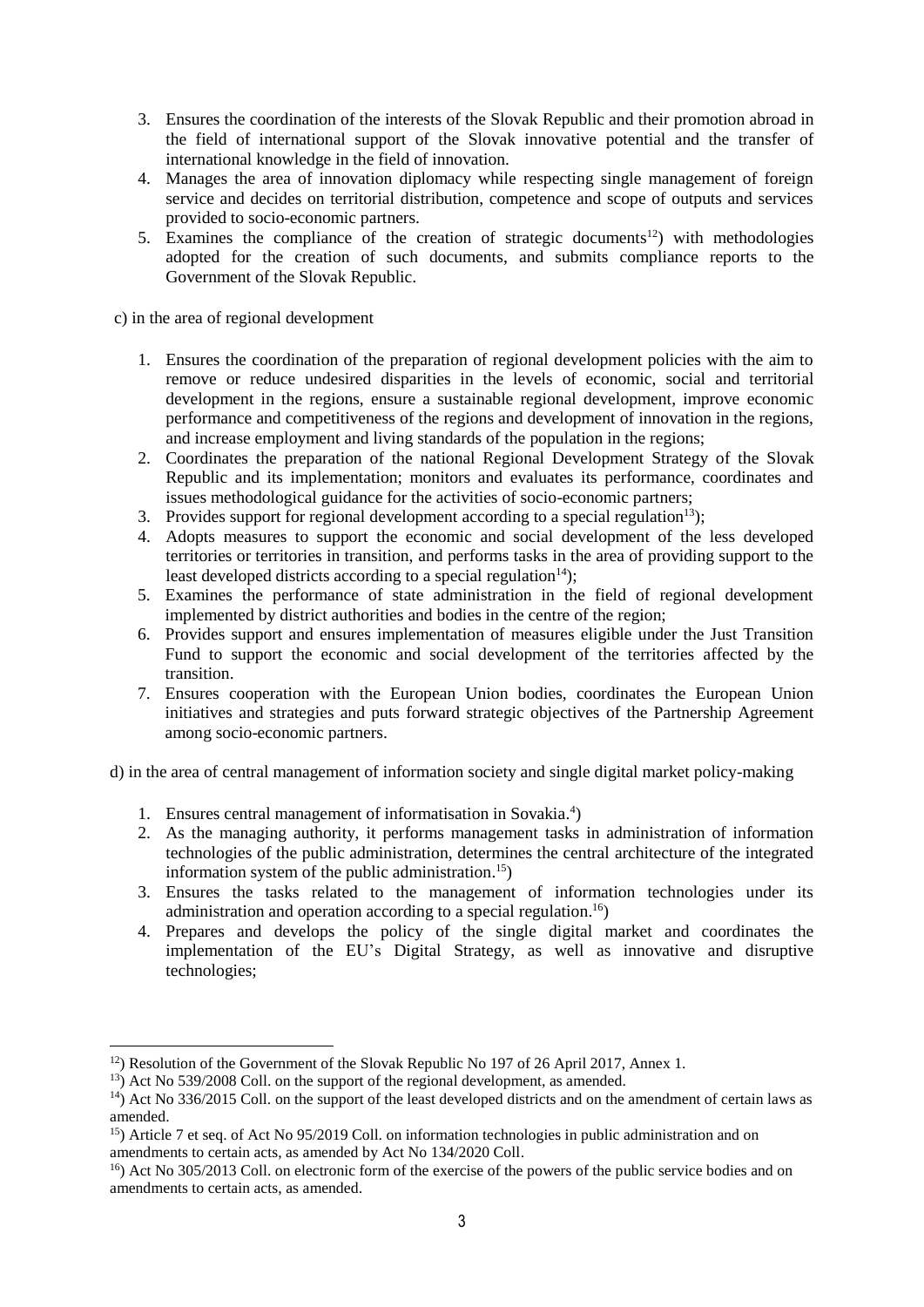- 5. Develops and implements national strategies for the single digital market and digital transformation, including measures to improve the performance of the Slovak Republic in the key international indicators.
- 6. Prepares, coordinates and implements the policy of the digital society and economy.
- 7. Prepares, coordinates and implements the directly managed programmes of the European Union in the field of information society and digital connectivity.
- 8. Coordinates the development of policies and measures to mitigate the negative impact of technologies and digitalisation on the society.
- 9. Participates in the fight against the spread of disinformation online.
- 10. Decides on the use of the public funds in the public administration for information technologies, central architecture of the integrated information system of the public administration without prejudice to the competence of the Ministry of Finance of the Slovak Republic in the field of the creation and implementation of the state budget.
- 11. Coordinates the tasks in the field of information society and the single digital market policy, analyses and evaluates achieved results and proposes solutions to the topical issues.
- 12. As the administrator, it ensures the administration, operation and development of the Govnet<sup>17</sup>) network and electronic interconnections of the central bodies of the state administration through Govnet.
- 13. As the administrator, it provides for the administration, operation and development of the Central Public Administration Portal, common modules and other information systems within its competence.
- 14. Coordinates the development of information technologies of the public administration at the national and international level.
- 15. Maintains the central register of eGovernance components, central reference architecture, the catalogue of cloud services, central register of performed guaranteed conversion, a list of the reference data, a list of basic code numbers and the central data model.
- 16. Fulfils obligations, coordinates and maintains the tasks of the Slovak Republic resulting from international agreements in the field of informatisation of the society, single digital market and digital transformation, as well as from its membership in international bodies and institutions.
- 17. Fulfils the tasks in the critical infrastructure<sup>18</sup>) and ensures continual improvement of the overall cyber and information security.
- 18. Implements a single strategy of the management of cyber and information security.
- 19. Creates and implements a single methodology basis for the procedures and measures in the field of cyber and information security.
- 20. Monitors and evaluates the state of cyber security.

1

- 21. Creates and implements the strategy to ensure and improve cyber security.
- 22. Plans the development and introduction of innovative cyber security solutions.
- 23. Ensures activities in the field of cyber security according to the legislation in force within its scope of competence and ensures a cooperation with the institutions of the Slovak Republic and abroad.
- 24. Fulfils the tasks and bears responsibility for ensuring cyber security for the sector and subsector according to a special regulation<sup>19</sup>) within the scope of its competence through the governmental CSIRT unit.<sup>20</sup>)
- 25. Plays a central role in the public procurement in the field of information and communication technologies.
- 26. Develops and implements a strategy in the field of central licencing policy in the public administration, coordinates fulfilment of tasks and issues methodological guidance for the relevant bodies.

 $17$ ) Article 4 letter (b) of Act No 95/2019 Coll. on information technologies in public administration and on amendments to certain acts, as amended by Act No 134/2020 Coll.

<sup>&</sup>lt;sup>18</sup>) Article 3 letter (c) of Act No 45/2011 Coll on critical infrastructure as amended by Act 134/2020 Coll.

<sup>&</sup>lt;sup>19</sup>) Annex 1 of Act 69/2018 Coll. on cyber security and on amendments to certain acts, as amended.

 $^{20}$ ) Article 11 of Act 69/2018 Coll. on cyber security and on amendments to certain acts, as amended.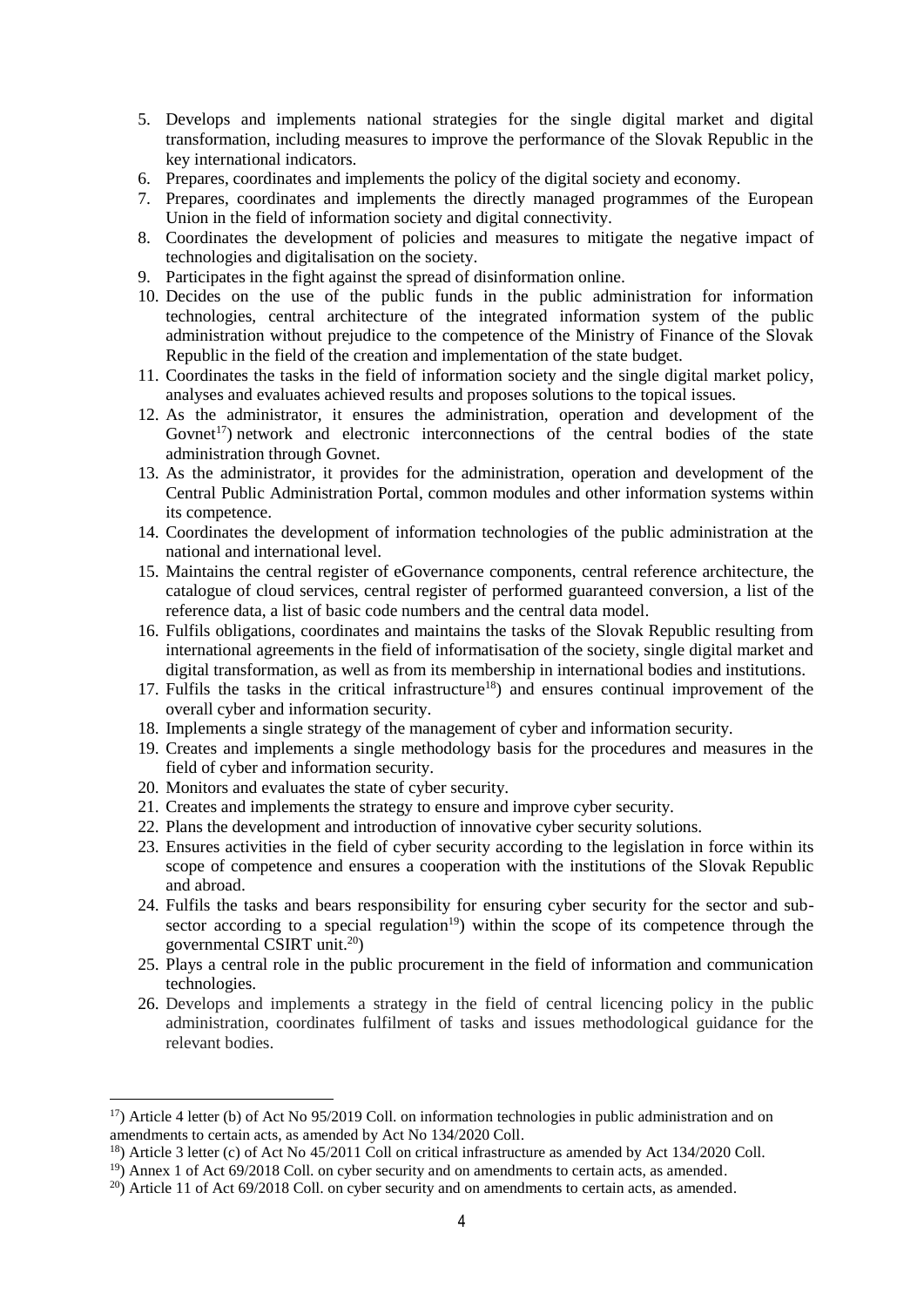(2) The Ministry ensures within its competence the fulfilment of the tasks arising from the membership of the Slovak Republic in the European Union, United Nations Organisation, and Organisation for the Cooperation and Security in Europe, Organisation for the Economic Cooperation and Development, World Bank, and Visegrad Group (V4). The Ministry also ensures fulfilment of the tasks arising from the international treaties and conventions of the United Nations Organisation, Organisation for the Cooperation and Security in Europe, Organisation for the Economic Cooperation and Development, and Council of Europe, by which the Slovak Republic is bound and which belong within the competence of the Ministry.

## **Article 4 Other tasks of the Ministry**

(1) The Ministry within its competence also fulfils the following tasks:

- a) In relation to the state budget and the public administration budget;<sup>1</sup>)
- b) In the management and administration of the state property;
- c) In the field of financial control, internal audit and government audit;<sup>21</sup>)
- d) In the field of the protection of classified information<sup>22</sup>) and in compliance with the legislation on the protection of personal data; $^{23}$ )
- e) In the area of international cooperation;
- f) In the field of the development of integrated system of the public administration;
- g) In relation to the provision of subsidies for the promotion of activities according to a special regulation: $^{24}$ )
- h) In the preparation of draft legislation and other generally binding regulations and in the harmonisation of the Slovak legislation with the law of the European Union;
- i) In the field of the state statistics; $^{25}$ )
- j) In the provision of information and making them available;  $^{26}$ )
- k) In the field of defence<sup>27</sup>) and security of the State;<sup>28</sup>)
- l) In the field of education of employees of the Ministry;
- m) Set out by the law and other generally binding legal regulations.

(2) A more detailed description of the tasks listed under paragraph (1) shall be included in the Rules of organisation of the Ministry.

(3) The Ministry as the service office ensures the fulfilment of the tasks resulting from the stateemployee relations and the tasks arising for the Ministry in its function of employer from the labourlaw relations and legal relations in the performance of work in the public interest.

**.** 

<sup>&</sup>lt;sup>21</sup>) Act No 357/2015 Coll. on financial control and internal audit and on amendments to certain acts, as amended.  $22$ ) Act No 215/2004 Coll. on protection of confidential information and on amendments to certain acts, as

amended.

<sup>&</sup>lt;sup>23</sup>) Regulation (EU) of the European Parliament and of the Council 2016/679 of 27 April 2016 on the protection of natural persons with regard to the processing of personal data and on the free movement of such data, and repealing Directive 95/46/EC (General Data Protection Regulation, GDPR).

Act No 18/2018 Coll. on the protection of personal data, as amended by Act No 221/2019 Coll.

 $^{24}$ ) Article 2 of Act No 111/2018 Coll. on the provision of subsidies in the scope of competence of the Office of the Deputy Prime Minister of the Slovak Republic for Investments and Informatisation as amended by Act No 134/2020 Coll.

<sup>25</sup>) Act No 540/2001 Coll. on state statistics, as amended.

 $^{26}$ ) Act No 211/2000 Coll. on free access to information and on amendments to certain acts, as amended.

 $^{27}$ ) Act No 319/2002 Coll. on the defence of the Slovak Republic, as amended.

 $^{28}$ ) For instance, Constitutional Act No 227/2002 Coll. on state security in the times of war, state of war and state of emergency, as amended; Act No 387/2002 Coll. on the management of the state in crisis situations others than the times of war and state of war, as amended.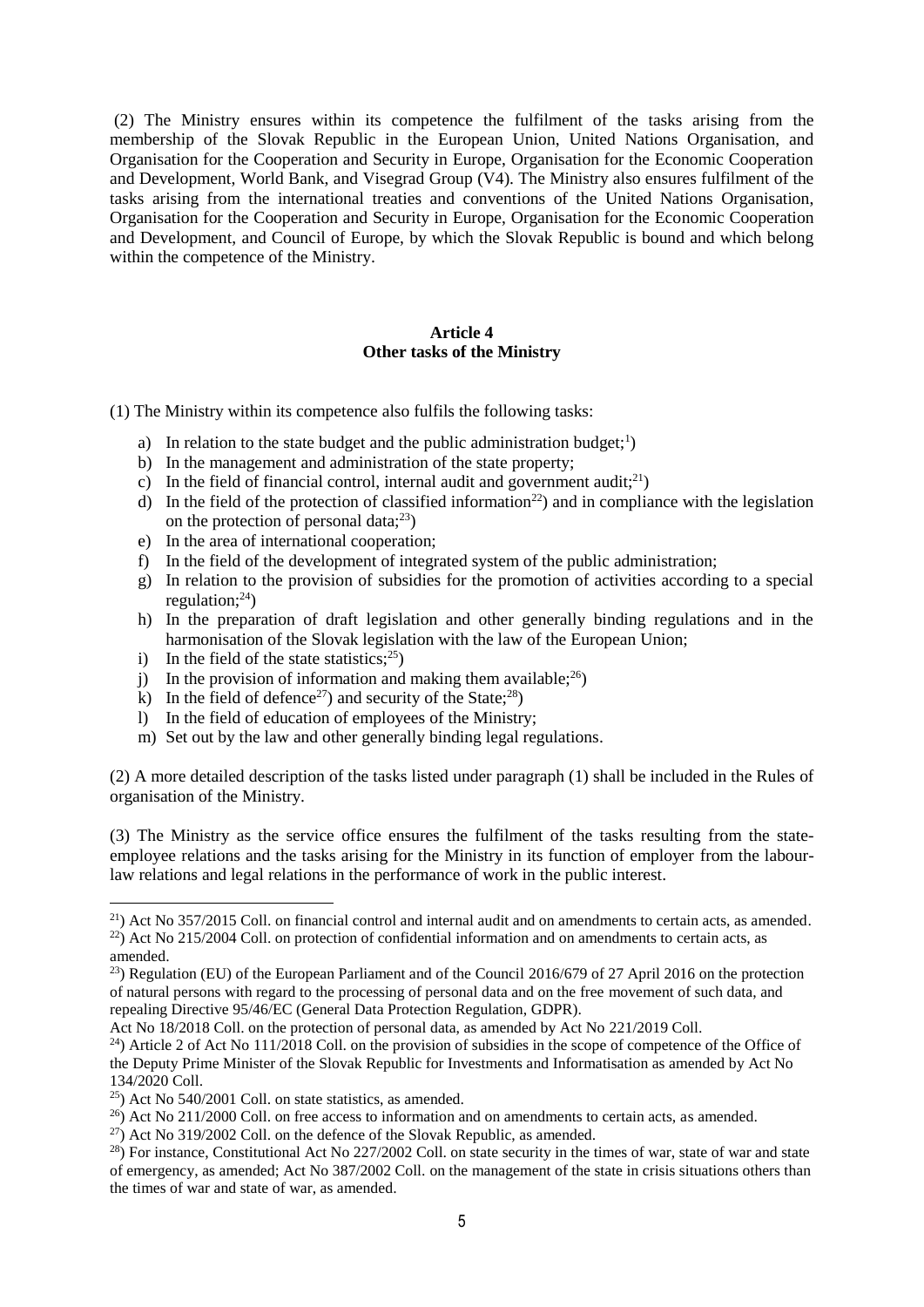# **Article 5 Management principles**

(1) The Ministry is managed by the Minister for Investments, Regional Development and Informatisation (hereinafter as the "Minister") who acts on its behalf and is responsible for its activity.

(2) The Minister, in the time of his/her absence, is represented by the State Secretary within the scope of minister's powers and obligations. The Minister can also authorize the State Secretary to represent him/her in other cases and in the scope of his/her powers and obligations. The Ministry has two State Secretaries; the Minister shall determine the areas and order in which they can represent him/her.

(3) The Secretary General of the service office is the highest civil servant in the Office; this does not apply in relation to a senior employer in a public function.

(4) The Ministry has the following management levels:

a) the Minister;

b) the State Secretary and Secretary General of the Service Office;

c) the Director General of the section, Director of the office of the Minister and Director of the office of the Secretary General of the Service Office;

d) the director of the department;

e) the head of the unit.

#### **Article 6 Organisation and structure of the Ministry**

(1) The Ministry is organised in sections. Sections are divided into departments, and departments may be divided into units. The Minister may establish a special department, special unit or other specialised organisational unit of the Ministry.

(2) The section is the basic organisational level of management and decision-making, and the performer of the tasks of the Ministry according to the determined areas of activities. The section is an organisational unit with a complete and comprehensive area of conceptual, professional, methodological, administrative and control activities.

(3) An organisational unit of the Ministry is managed by the senior employee of the Ministry. A section is managed by the Director General, a department is managed by the Director and a unit is managed by the head. If the Minister establishes other specialised organisational unit pursuant to paragraph (1), he/she can determine a level of management other than the one described in paragraph  $(4)$ .

(4) The internal organisational structure of the Ministry, the scope of competence and the definition of the areas of activities of its organisational units, mutual relations between different units, the scope of powers and responsibilities of senior employees of the Ministry are set out in the Rules of organisation of the Ministry.

(5) Employment relations in the civil service and labour-law relations in the conditions of the Ministry are set out by the generally binding legal regulations<sup>29</sup>) elaborated in detail by internal governing acts.

<sup>1</sup>  $^{29}$ ) Labour Code, as amended; Act No 552/2003 Coll on the performance of work in the public interest, as amended; Act No 553/2003 Coll. on remuneration of certain employees during the performace of work in the public interest, as amended; Act No 55/2017 Coll.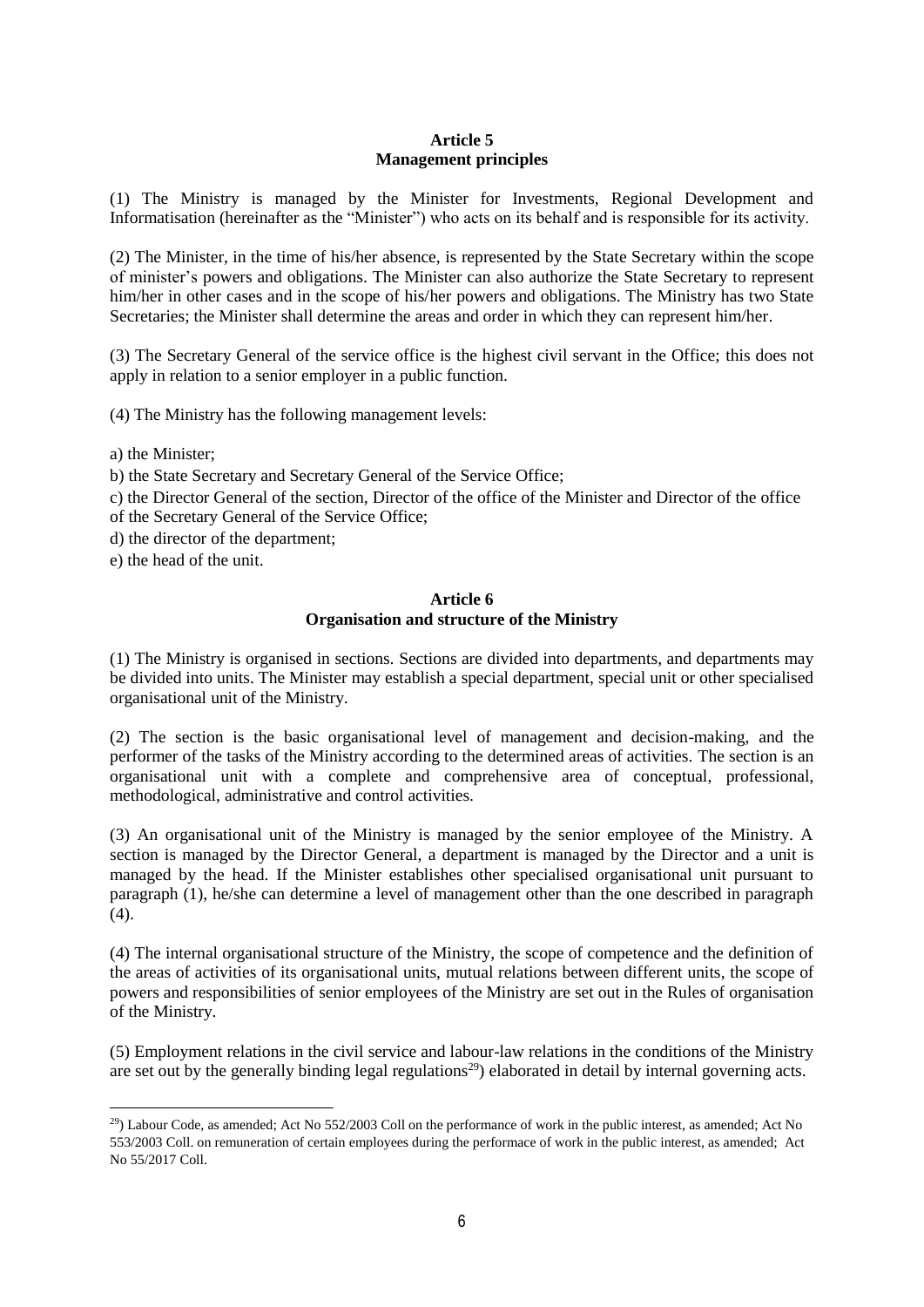### **Article 7 Activities of the Ministry**

(1) To fulfil its tasks, the Ministry acts in accordance with the Constitution of the Slovak Republic, constitutional law, legally binding acts of the European Union, international treaties binding for the Slovak Republic, laws and other generally binding legal regulations, resolutions of the Government of the Slovak Republic, statute of the Ministry and the Rules of organisation of the Ministry, internal governing acts and staff regulation of the Ministry, the Plan of main tasks of the Ministry which is based on the Programme Statement of the Government of the Slovak Republic, the Plan of legislative tasks of the Government of the Slovak Republic, the Work plan of the Government of the Slovak Republic for the relevant year.

(2) The Ministry applies in its activities such principles of the organisation of public service, forms and methods of activity, which aim at the streamlining and higher efficiency of its activities by:

- a) Ensuring and applying professional approach to problem-solving as well as systemic control of the fulfilment of tasks;
- b) Cooperating closely with the ministries and other central bodies of the state administration, by exchanging information and documents with them, and discussing the measure relevant to them;
- c) Ensuring and applying the "value for money" principle, observing and promoting the maximum benefit for a reasonable price and cost, and by applying RIA2020 principles – Better Regulation Strategies;
- d) Conducting research and cooperation in research projects, implementing evaluation and public opinion survey in the are of competence of the Ministry;
- e) Using ideas and experience of public authorities as well as the suggestions of the general public;
- f) Using knowledge of socio-economic partners and engaging them especially in the work on addressing issues of conceptual and legislative nature;
- g) Cooperating with socio-economic partners in matters affecting them;
- h) Using efficiently the technical, communication and information infrastructure of the Ministry and the forms of teamwork.

(3) To ensure fulfilment of the conceptual, strategic and other tasks of a decisive nature in the remit of the Ministry, the Minister may establish the permanent bodies of the Minister. They are the meeting of the management of the Ministry or the operational meeting of the Minister. If necessary, the Minister may establish expert advisory bodies of the Minister, coordination groups, steering committees and project councils, commissions and work groups, which discuss important issues in relation to the activity of the Ministry.

# **Article 8**

# **Relations of the Ministry to other ministries, other central state administration bodies, local state administration bodies, local self-government bodies and other bodies and organisations**

(1) The Ministry cooperates with other ministries, other central state administration bodies, other local state administration bodies in accordance with a special regulation<sup>30</sup>), other generally binding legal regulations and agreements that the Ministry concluded with them.

1

<sup>30</sup>) Act No 575/2001 Coll. as amended.